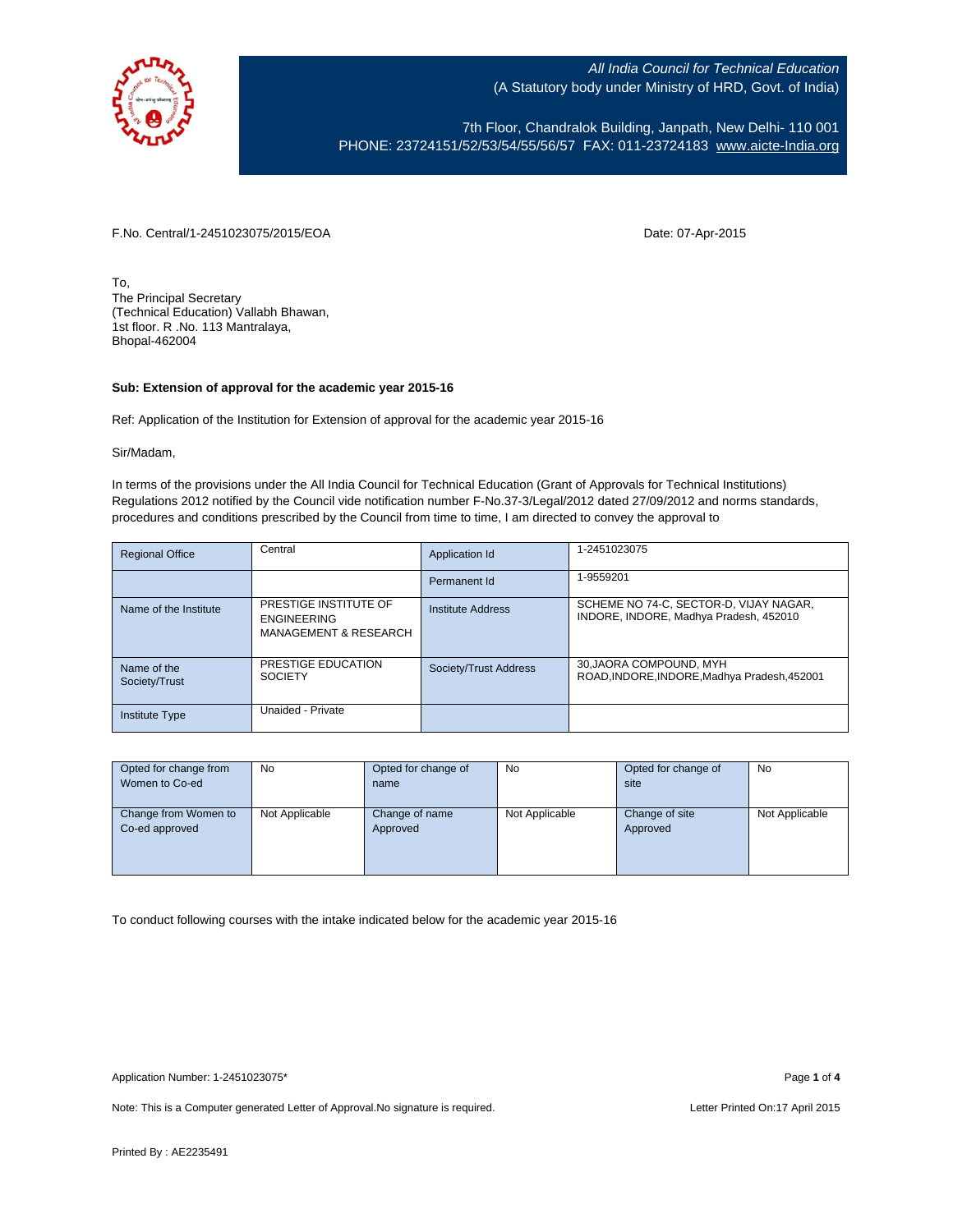

7th Floor, Chandralok Building, Janpath, New Delhi- 110 001 PHONE: 23724151/52/53/54/55/56/57 FAX: 011-23724183 [www.aicte-India.org](http://www.aicte-india.org/)

| Application Id: 1-2451023075                          |              | Course                                     |                                                                                  | <b>Affiliating Body</b>    |                                                            |                |                                  |                     |                     |                                          |
|-------------------------------------------------------|--------------|--------------------------------------------|----------------------------------------------------------------------------------|----------------------------|------------------------------------------------------------|----------------|----------------------------------|---------------------|---------------------|------------------------------------------|
| Program                                               | Shift        | Level                                      |                                                                                  | Full/Part Time             |                                                            | Intake 2014-15 | Intake Approved for<br>$15 - 16$ | NRI Approval status | PIO Approval status | Foreign Collaboration<br>Approval status |
| <b>ENGINEERING</b><br><b>AND</b><br><b>TECHNOLOGY</b> | 1st<br>Shift | POST<br><b>GRADUA</b><br>TE                | <b>MECHANICAL</b><br><b>ENGINEERING</b>                                          | <b>FULL</b><br><b>TIME</b> | Rajiv Gandhi<br>Prodoyogiki<br>Vishwavidyalaya<br>, Bhopal | 24             | 24                               | NA                  | NA                  | <b>NA</b>                                |
| <b>ENGINEERING</b><br><b>AND</b><br><b>TECHNOLOGY</b> | 1st<br>Shift | <b>UNDER</b><br><b>GRADUA</b><br>TE        | <b>CIVIL</b><br><b>ENGINEERING</b>                                               | <b>FULL</b><br><b>TIME</b> | Rajiv Gandhi<br>Prodoyogiki<br>Vishwavidyalaya<br>, Bhopal | 120            | 120                              | <b>NA</b>           | $N_A$               | <b>NA</b>                                |
| <b>ENGINEERING</b><br><b>AND</b><br><b>TECHNOLOGY</b> | 1st<br>Shift | <b>UNDER</b><br><b>GRADUA</b><br><b>TE</b> | <b>COMPUTER</b><br><b>SCIENCE AND</b><br><b>ENGINEERING</b>                      | <b>FULL</b><br><b>TIME</b> | Rajiv Gandhi<br>Prodoyogiki<br>Vishwavidyalaya<br>, Bhopal | 60             | 60                               | <b>NA</b>           | <b>NA</b>           | <b>NA</b>                                |
| <b>ENGINEERING</b><br><b>AND</b><br><b>TECHNOLOGY</b> | 1st<br>Shift | <b>UNDER</b><br><b>GRADUA</b><br>TE        | <b>ELECTRICAL</b><br><b>ENGINEERING</b>                                          | <b>FULL</b><br><b>TIME</b> | Rajiv Gandhi<br>Prodoyogiki<br>Vishwavidyalaya<br>, Bhopal | 60             | 60                               | <b>NA</b>           | <b>NA</b>           | <b>NA</b>                                |
| <b>ENGINEERING</b><br><b>AND</b><br><b>TECHNOLOGY</b> | 1st<br>Shift | <b>UNDER</b><br><b>GRADUA</b><br><b>TE</b> | <b>ELECTRONICS</b><br><b>AND</b><br><b>COMMUNICATION</b><br><b>S ENGINEERING</b> | <b>FULL</b><br><b>TIME</b> | Rajiv Gandhi<br>Prodoyogiki<br>Vishwavidyalaya<br>, Bhopal | 60             | 60                               | NA                  | NA                  | <b>NA</b>                                |
| <b>ENGINEERING</b><br><b>AND</b><br><b>TECHNOLOGY</b> | 1st<br>Shift | <b>UNDER</b><br><b>GRADUA</b><br>TE        | <b>MECHANICAL</b><br><b>ENGINEERING</b>                                          | <b>FULL</b><br><b>TIME</b> | Rajiv Gandhi<br>Prodoyogiki<br>Vishwavidyalaya<br>, Bhopal | 120            | 120                              | NA                  | NA                  | <b>NA</b>                                |
| <b>ENGINEERING</b><br><b>AND</b><br><b>TECHNOLOGY</b> | 2nd<br>Shift | <b>DIPLOMA</b>                             | <b>CIVIL</b><br><b>ENGINEERING</b>                                               | <b>FULL</b><br><b>TIME</b> | Rajiv Gandhi<br>Prodoyogiki<br>Vishwavidyalaya<br>, Bhopal | 60             | 60                               | <b>NA</b>           | <b>NA</b>           | <b>NA</b>                                |
| <b>ENGINEERING</b><br><b>AND</b><br><b>TECHNOLOGY</b> | 2nd<br>Shift | <b>DIPLOMA</b>                             | <b>MECHANICAL</b><br><b>ENGINEERING</b>                                          | <b>FULL</b><br><b>TIME</b> | Rajiv Gandhi<br>Prodoyogiki<br>Vishwavidyalaya<br>, Bhopal | 120            | 120                              | <b>NA</b>           | NA                  | <b>NA</b>                                |

Note: Validity of the course details may be verified at www.aicte-india.org>departments>approvals

Application Number: 1-2451023075\* Page **2** of **4**

Note: This is a Computer generated Letter of Approval. No signature is required. Letter Printed On:17 April 2015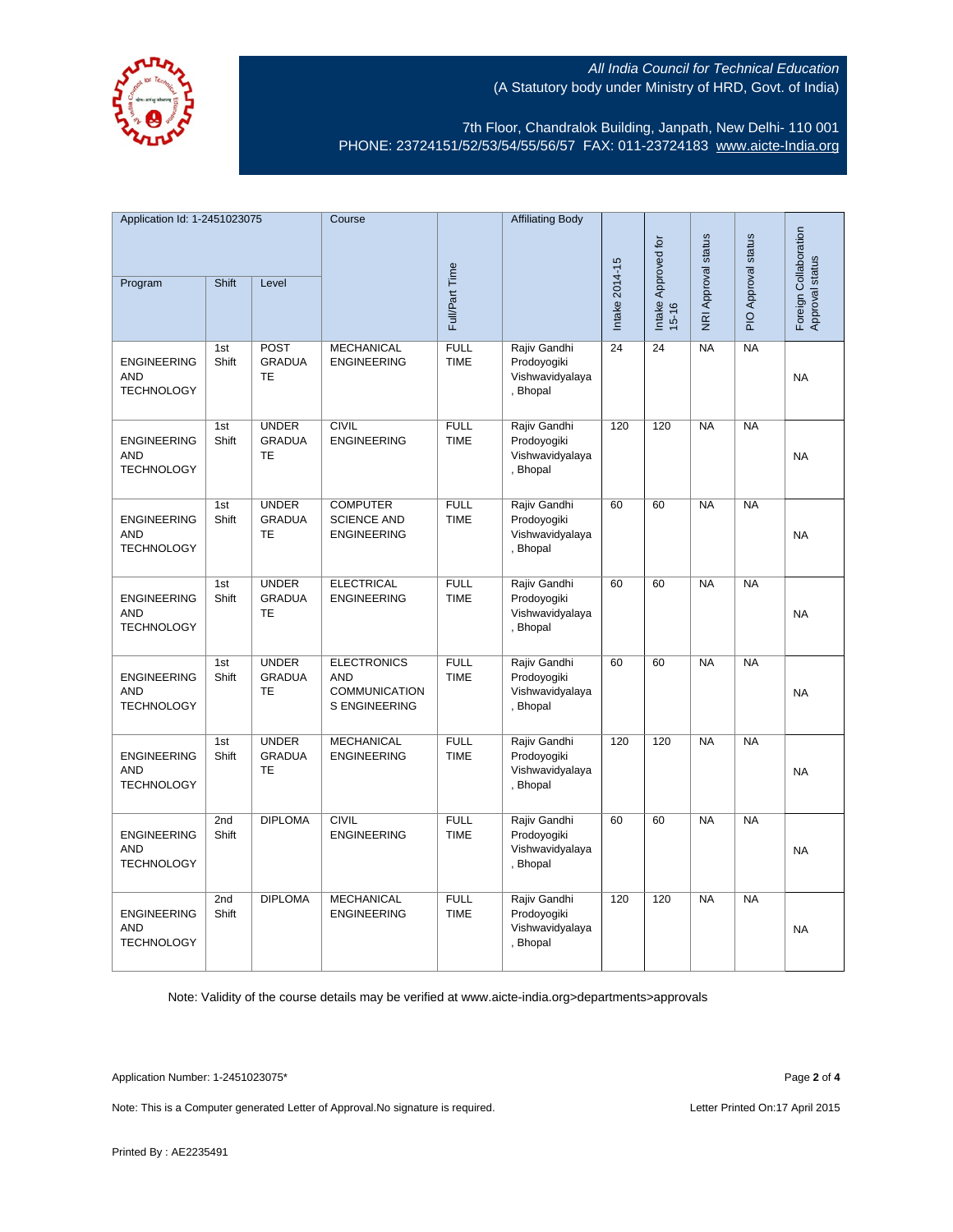

7th Floor, Chandralok Building, Janpath, New Delhi- 110 001 PHONE: 23724151/52/53/54/55/56/57 FAX: 011-23724183 [www.aicte-India.org](http://www.aicte-india.org/)

The above mentioned approval is subject to the condition that PRESTIGE INSTITUTE OF ENGINEERING MANAGEMENT & RESEARCH shall follow and adhere to the Regulations, guidelines and directions issued by AICTE from time to time and the undertaking / affidavit given by the institution along with the application submitted by the institution on portal.

In case of any differences in content in this Computer generated Extension of Approval Letter, the content/information as approved by the Executive Council / General Council as available on the record of AICTE shall be final and binding.

Strict compliance of Anti-Ragging Regulation:- Approval is subject to strict compliance of provisions made in AICTE Regulation notified vide F. No. 37-3/Legal/AICTE/2009 dated July 1, 2009 for Prevention and Prohibition of Ragging in Technical Institutions. In case Institution fails to take adequate steps to Prevent Ragging or fails to act in accordance with AICTE Regulation or fails to punish perpetrators or incidents of Ragging, it will be liable to take any action as defined under clause 9(4) of the said Regulation.

> **Dr. Avinash S Pant Actg Chairman, AICTE**

Copy to:

- **1. The Regional Officer,** All India Council for Technical Education Tagore Hostel-2, Shamla Hills Bhopal-462 002, Madhya Pradesh
- **2. The Director Of Technical Education,** Madhya Pradesh
- **3. The Registrar,** Rajiv Gandhi Prodoyogiki Vishwavidyalaya, Bhopal
- **4. The Principal / Director,** PRESTIGE INSTITUTE OF ENGINEERING MANAGEMENT & RESEARCH SCHEME NO 74-C, SECTOR-D, VIJAY NAGAR, INDORE,INDORE, Madhya Pradesh,452010
- **5. The Secretary / Chairman,** PRESTIGE EDUCATION SOCIETY 30,JAORA COMPOUND, MYH ROAD, INDORE,INDORE, Madhya Pradesh,452001
- **6. Guard File(AICTE)**

Application Number: 1-2451023075\* Page **3** of **4**

Note: This is a Computer generated Letter of Approval.No signature is required. Letter According the state of the Letter Printed On:17 April 2015